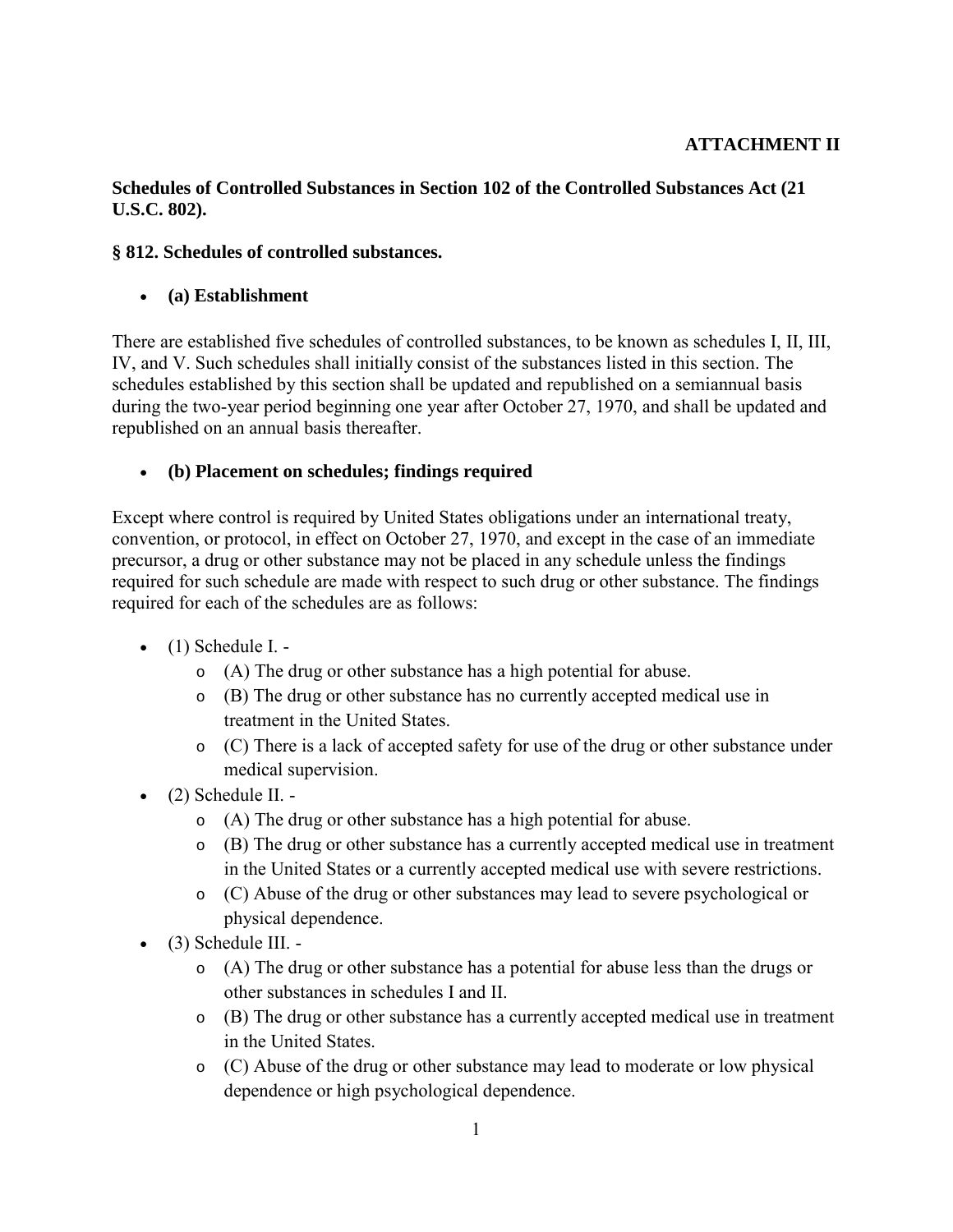- $\bullet$  (4) Schedule IV.
	- o (A) The drug or other substance has a low potential for abuse relative to the drugs or other substances in schedule III.
	- o (B) The drug or other substance has a currently accepted medical use in treatment in the United States.
	- $\circ$  (C) Abuse of the drug or other substance may lead to limited physical dependence or psychological dependence relative to the drugs or other substances in schedule III.
- $\bullet$  (5) Schedule V.
	- o (A) The drug or other substance has a low potential for abuse relative to the drugs or other substances in schedule IV.
	- o (B) The drug or other substance has a currently accepted medical use in treatment in the United States.
	- o (C) Abuse of the drug or other substance may lead to limited physical dependence or psychological dependence relative to the drugs or other substances in schedule IV.
- **(c) Initial schedules of controlled substances**

Schedules I, II, III, IV, and V shall, unless and until amended<sup>[1](#page-1-0)</sup> pursuant to section 811 of this title, consist of the following drugs or other substances, by whatever official name, common or usual name, chemical name, or brand name designated:

### **SCHEDULE I**

## • **(a) Opiates**

Unless specifically excepted or unless listed in another schedule, any of the following opiates, including their isomers, esters, ethers, salts, and salts of isomers, esters, and ethers, whenever the existence of such isomers, esters, ethers, and salts is possible within the specific chemical designation:

- (1) Acetylmethadol.
- (2) Allylprodine.
- (3) Alphacetylmathadol. $^{2}$  $^{2}$  $^{2}$
- (4) Alphameprodine.
- (5) Alphamethadol.
- (6) Benzethidine.
- (7) Betacetylmethadol.

<span id="page-1-1"></span><span id="page-1-0"></span> $\overline{a}$ 1 Revised schedules are published in the Code of Federal Regulations, Part 1308 of Title 21, Food and Drugs. 2 So in original. Probably should be "Alphacetylmethadol."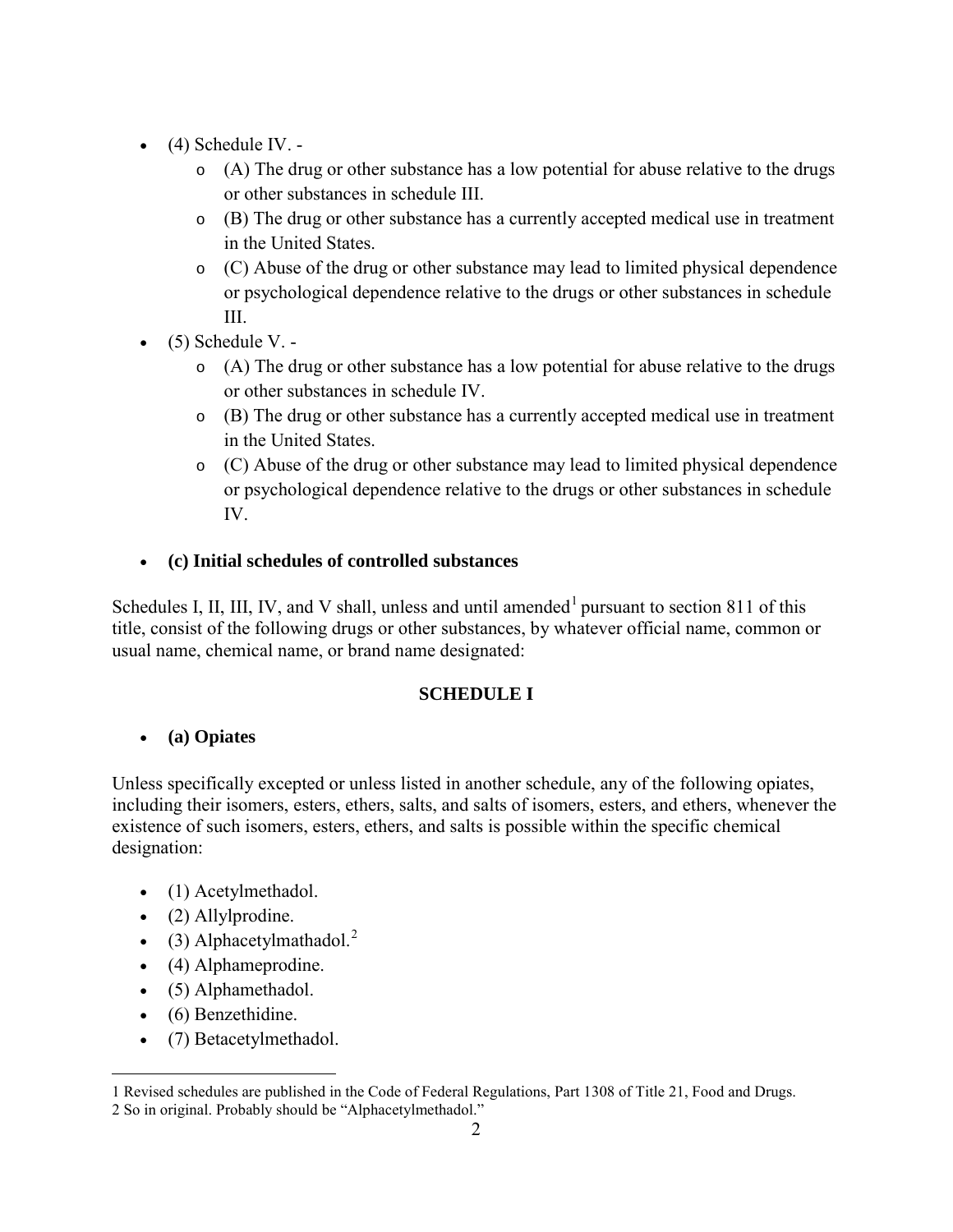- (8) Betameprodine.
- (9) Betamethadol.
- (10) Betaprodine.
- (11) Clonitazene.
- (12) Dextromoramide.
- (13) Dextrorphan.
- (14) Diampromide.
- (15) Diethylthiambutene.
- (16) Dimenoxadol.
- (17) Dimepheptanol.
- (18) Dimethylthiambutene.
- (19) Dioxaphetyl butyrate.
- (20) Dipipanone.
- (21) Ethylmethylthiambutene.
- (22) Etonitazene.
- (23) Etoxeridine.
- (24) Furethidine.
- (25) Hydroxypethidine.
- (26) Ketobemidone.
- (27) Levomoramide.
- (28) Levophenacylmorphan.
- (29) Morpheridine.
- (30) Noracymethadol.
- (31) Norlevorphanol.
- (32) Normethadone.
- (33) Norpipanone.
- (34) Phenadoxone.
- (35) Phenampromide.
- (36) Phenomorphan.
- (37) Phenoperidine.
- (38) Piritramide.
- (39) Propheptazine.
- (40) Properidine.
- (41) Racemoramide.
- (42) Trimeperidine.
- **(b) Opium Derivatives**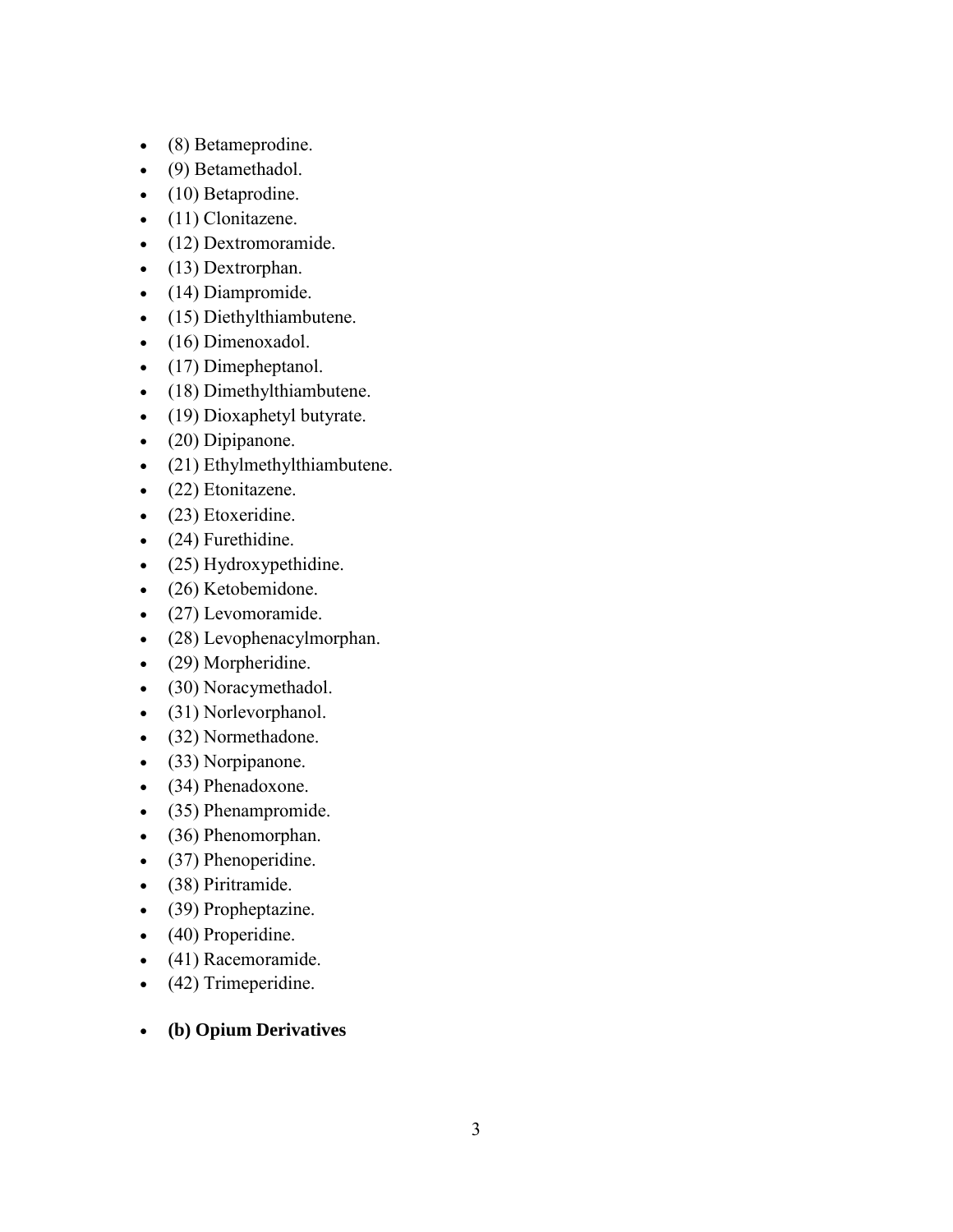Unless specifically excepted or unless listed in another schedule, any of the following opium derivatives, their salts, isomers, and salt of isomers whenever the existence of such salts, isomers, and salts of isomers is possible within the specific chemical designation:

- (1) Acetorphine.
- (2) Acetyldihydrocodeine.
- (3) Benzylmorphine.
- (4) Codeine methylbromide.
- (5) Codeine-N-Oxide.
- (6) Cyprenorphine.
- (7) Desomorphine.
- (8) Dihydromorphine.
- (9) Etorphine.
- $\bullet$  (10) Heroin.
- (11) Hydromorphinol.
- (12) Methyldesorphine.
- (13) Methylhydromorphine.
- (14) Morphine methylbromide.
- (15) Morphine methylsulfonate.
- (16) Morphine-N-Oxide.
- $\bullet$  (17) Myrophine.
- (18) Nicocodeine.
- (19) Nicomorphine.
- (20) Normorphine.
- (21) Pholcodine.
- (22) Thebacon.

### • **(c) Hallucinogenic Substances**

Unless specifically excepted or unless listed in another schedule, any material, compound, mixture, or preparation, which contains any quantity of the following hallucinogenic substances, or which contains any of their salts, isomers, and salts of isomers whenever the existence of such salts, isomers, and salts of isomers is possible within the specific chemical designation:

- (1) 3,4-methylenedioxy amphetamine.
- (2) 5-methoxy-3,4-methylenedioxy amphetamine.
- (3)  $3,4,5$ -trimethoxy amphetamine.
- (4) Bufotenine.
- (5) Diethyltryptamine.
- (6) Dimethyltryptamine.
- (7) 4-methyl-2,5-diamethoxyamphetamine.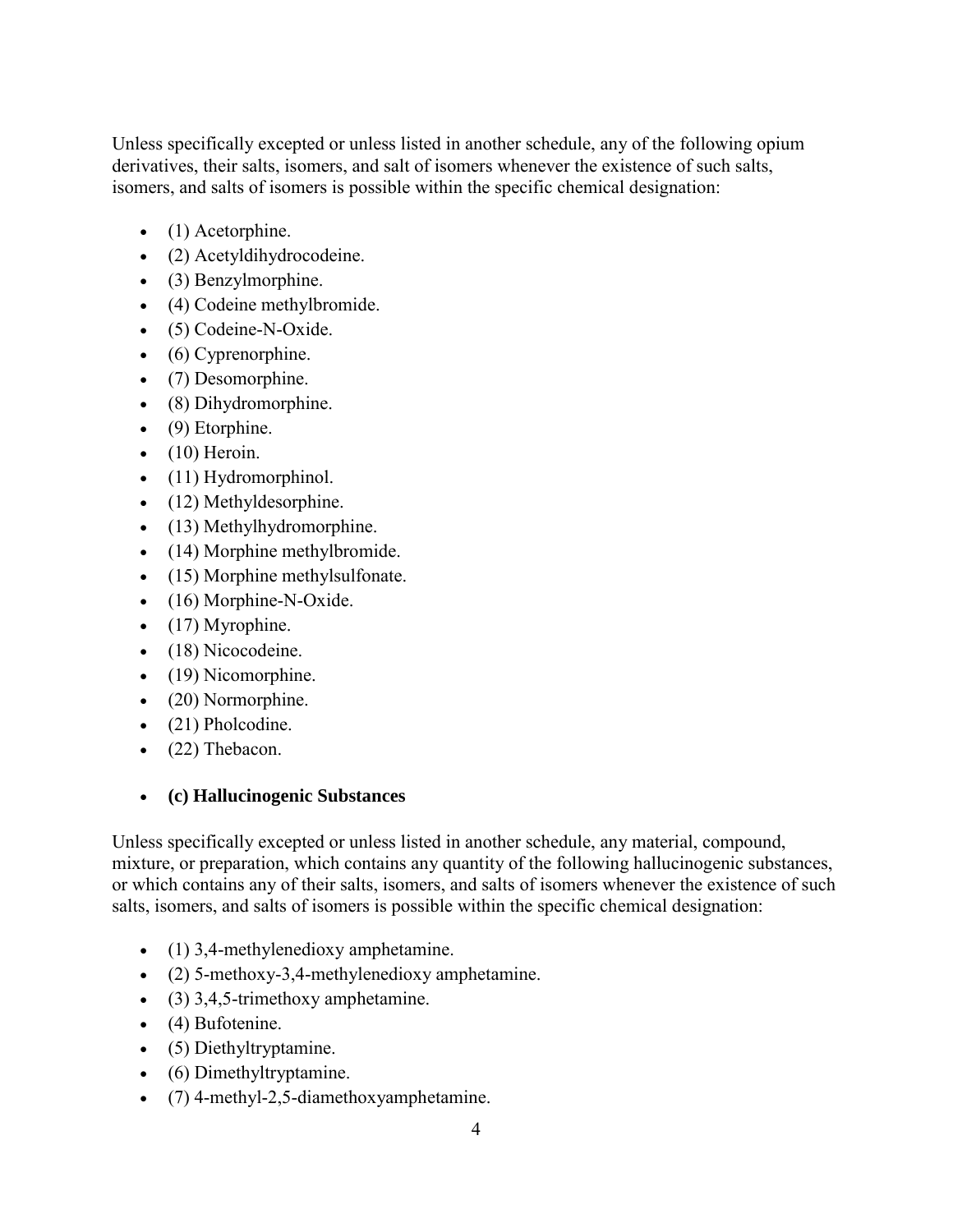- (8) Ibogaine.
- (9) Lysergic acid diethylamide.
- (10) Marihuana.
- $\bullet$  (11) Mescaline.
- $\bullet$  (12) Peyote.
- (13) N-ethyl-3-piperidyl benzilate.
- (14) N-methyl-3-piperidyl benzilate.
- $\bullet$  (15) Psilocybin.
- $\bullet$  (16) Psilocyn.
- (17) Tetrahydrocannabinols.

## **SCHEDULE II**

- **(a)** Unless specifically excepted or unless listed in another schedule, any of the following substances whether produced directly or indirectly by extraction from substances of vegetable origin, or independently by means of chemical synthesis, or by a combination of extraction and chemical synthesis:
- (1) Opium and opiate, and any salt, compound, derivative, or preparation of opium or opiate.
- (2) Any salt, compound, derivative, or preparation thereof which is chemically equivalent or identical with any of the substances referred to in clause (1), except that these substances shall not include the isoquinoline alkaloids of opium.
- (3) Opium poppy and poppy straw.
- $\bullet$  (4) coca<sup>[3](#page-4-0)</sup> leaves, except coca leaves and extracts of coca leaves from which cocaine, ecgonine, and derivatives of ecgonine or their salts have been removed; cocaine, its salts, optical and geometric isomers, and salts of isomers; ecgonine, its derivatives, their salts, isomers, and salts of isomers; or any compound, mixture, or preparation which contains any quantity of any of the substances referred to in this paragraph.
- **(b)** Unless specifically excepted or unless listed in another schedule, any of the following opiates, including their isomers, esters, ethers, salts, and salts of isomers, esters and ethers, whenever the existence of such isomers, esters, ethers, and salts is possible within the specific chemical designation:
- (1) Alphaprodine.
- (2) Anileridine.
- (3) Bezitramide.
- (4) Dihydrocodeine.

<span id="page-4-0"></span> $\overline{a}$ 3 So in original. Probably should be capitalized.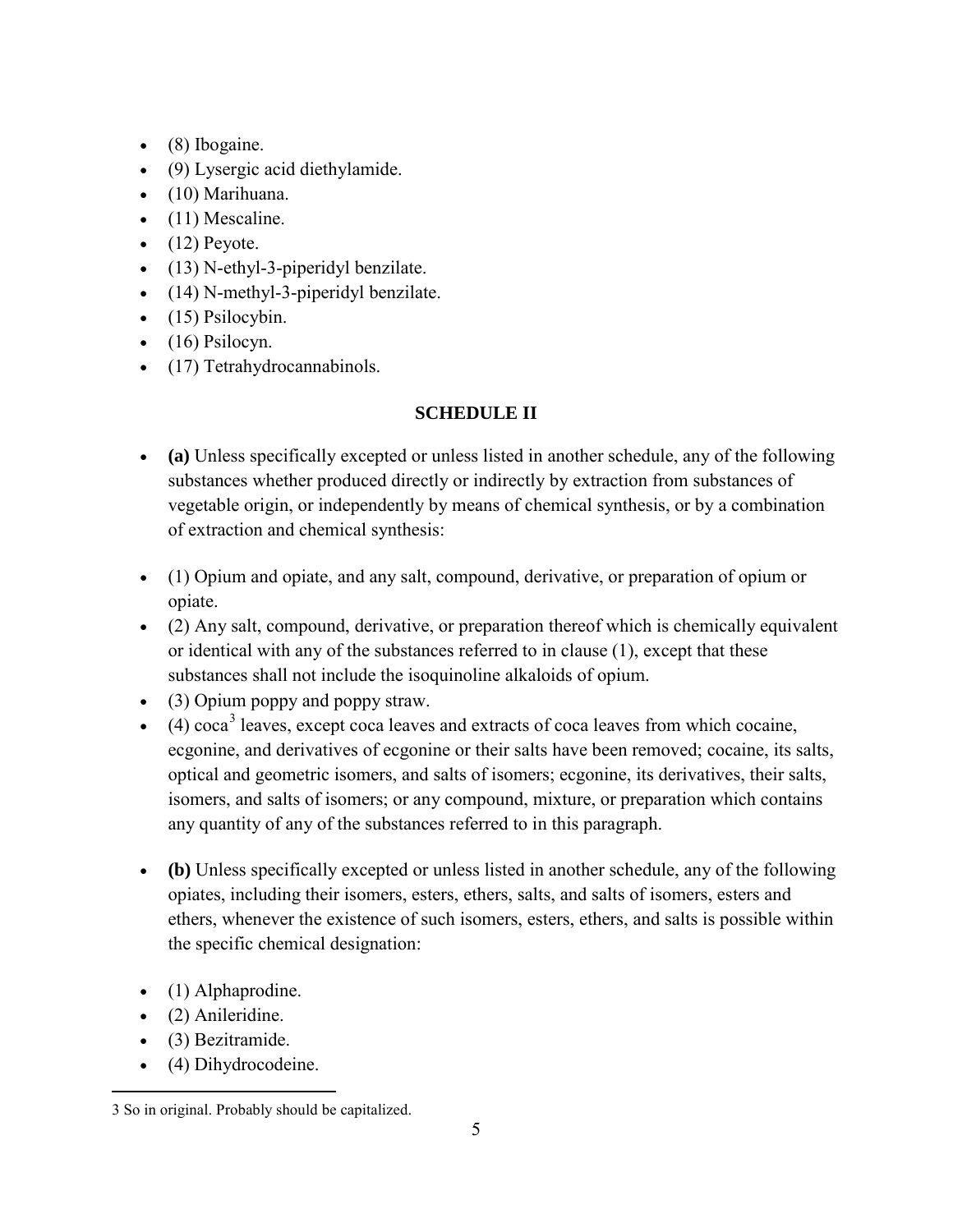- (5) Diphenoxylate.
- $\bullet$  (6) Fentanyl.
- (7) Isomethadone.
- (8) Levomethorphan.
- (9) Levorphanol.
- (10) Metazocine.
- (11) Methadone.
- (12) Methadone-Intermediate, 4-cyano-2-dimethylamino-4,4-diphenyl butane.
- (13) Moramide-Intermediate, 2-methyl-3-morpholino-1, 1-diphenylpropane-carboxylic acid.
- (14) Pethidine.
- (15) Pethidine-Intermediate-A, 4-cyano-1-methyl-4-phenylpiperidine.
- (16) Pethidine-Intermediate-B, ethyl-4-phenylpiperidine-4-carboxylate.
- (17) Pethidine-Intermediate-C, 1-methyl-4-phenylpiperidine-4-carboxylic acid.
- (18) Phenazocine.
- (19) Piminodine.
- (20) Racemethorphan.
- (21) Racemorphan.
- **(c)** Unless specifically excepted or unless listed in another schedule, any injectable liquid which contains any quantity of methamphetamine, including its salts, isomers, and salts of isomers.

### **SCHEDULE III**

- **(a)** Unless specifically excepted or unless listed in another schedule, any material, compound, mixture, or preparation which contains any quantity of the following substances having a stimulant effect on the central nervous system:
- (1) Amphetamine, its salts, optical isomers, and salts of its optical isomers.
- (2) Phenmetrazine and its salts.
- (3) Any substance (except an injectable liquid) which contains any quantity of methamphetamine, including its salts, isomers, and salts of isomers.
- (4) Methylphenidate.
- **(b)** Unless specifically excepted or unless listed in another schedule, any material, compound, mixture, or preparation which contains any quantity of the following substances having a depressant effect on the central nervous system: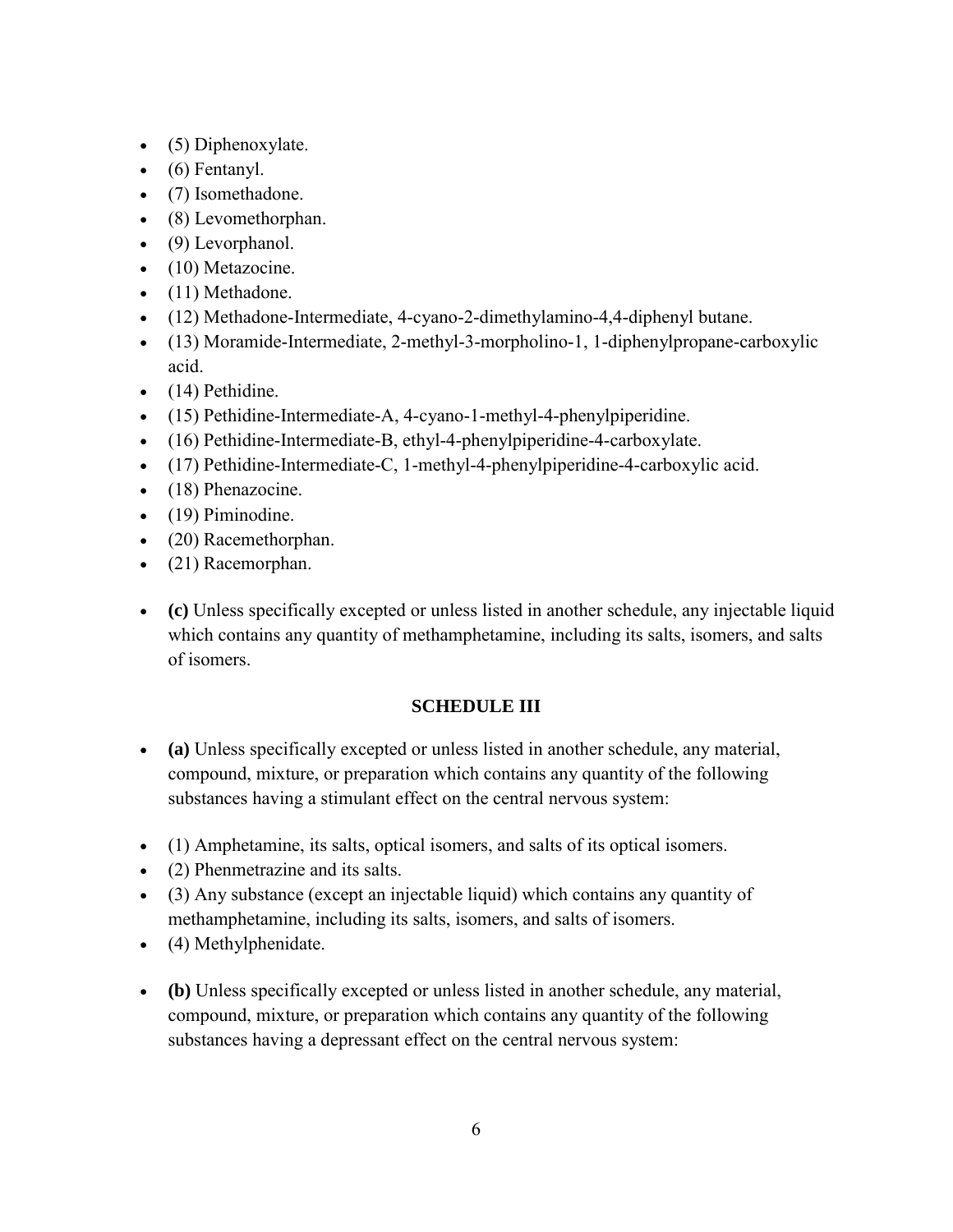- (1) Any substance which contains any quantity of a derivative of barbituric acid, or any salt of a derivative of barbituric acid.
- (2) Chorhexadol.
- (3) Glutehimide.
- (4) Lysergic acid.
- (5) Lysergic acid amide.
- (6) Methyprylon.
- (7) Phencyclidine.
- (8) Sulfondiethylmethane.
- (9) Sulfonethylmethane.
- (10) Sulfonmethane.

# • **(c) Nalorphine.**

- **(d)** Unless specifically excepted or unless listed in another schedule, any material, compound, mixture, or preparation containing limited quantities of any of the following narcotic drugs, or any salts thereof:
- (1) Not more than 1.8 grams of codeine per 100 milliliters or not more than 90 milligrams per dosage unit, with an equal or greater quantity of an isoquinoline alkaloid of opium.
- (2) Not more than 1.8 grams of codeine per 100 milliliters or not more than 90 milligrams per dosage unit, with one or more active, non-narcotic ingredients in recognized therapeutic amounts.
- (3) Not more than 300 milligrams of dihydrocodeinone per 100 milliliters or not more than 15 milligrams per dosage unit, with a fourfold or greater quantity of an isoquinoline alkaloid of opium.
- (4) Not more than 300 milligrams of dihydrocodeinone per 100 milliliters or not more than 15 milligrams per dosage unit, with one or more active, nonnarcotic ingredients in recognized therapeutic amounts.
- (5) Not more than 1.8 grams of dihydrocodeine per 100 milliliters or not more than 90 milligrams per dosage unit, with one or more active, nonnarcotic ingredients in recognized therapeutic amounts.
- (6) Not more than 300 milligrams of ethylmorphine per 100 milliliters or not more than 15 milligrams per dosage unit, with one or more active, nonnarcotic ingredients in recognized therapeutic amounts.
- (7) Not more than 500 milligrams of opium per 100 milliliters or per 100 grams, or not more than 25 milligrams per dosage unit, with one or more active, nonnarcotic ingredients in recognized therapeutic amounts.
- (8) Not more than 50 milligrams of morphine per 100 milliliters or per 100 grams with one or more active, nonnarcotic ingredients in recognized therapeutic amounts.